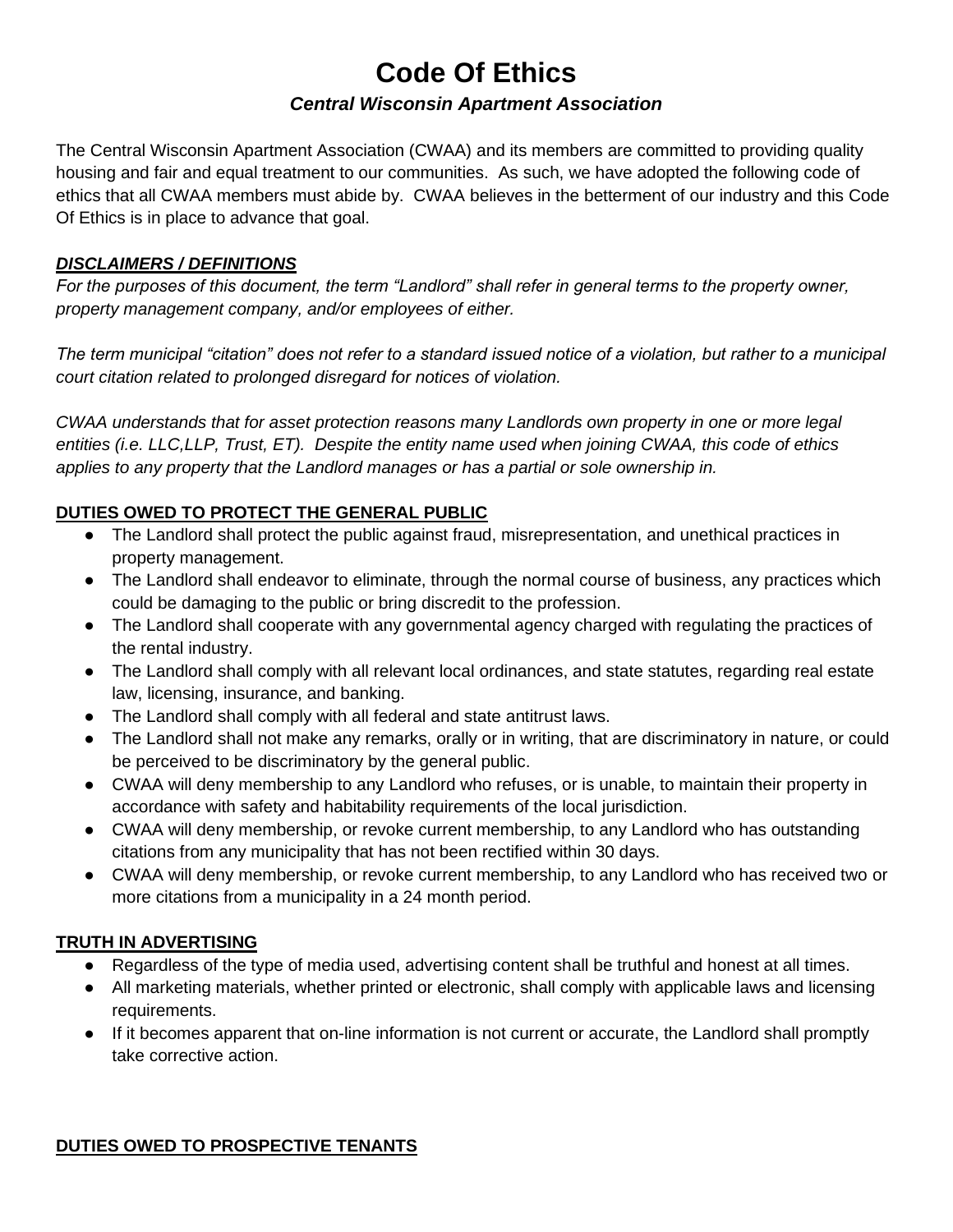- The Landlord shall disclose all details on the availability of rental properties to prospective parties on a regular and timely basis.
- The Landlord shall not exaggerate, misrepresent, misinform, or conceal pertinent facts in the advertising, leasing, and management of property.
- The Landlord shall make reasonable attempts to remove from the Internet listings for rentals that are no longer available.
- The Landlord shall not discriminate in the management, rental, lease, or negotiation for real property, shall operate consistent with fair housing laws and regulations and shall comply with all federal, state, and local laws concerning discrimination.
- The Landlord shall not deny service to any person due to race, color, religion, sex, handicap, familial status, national origin, sexual orientation, or gender identity.
- The Landlord shall treat all Tenants honestly and professionally when they are applying for, living in, and/or vacating a managed residence, including through the deposit refund process.
- The Landlord shall offer all prospective Tenants a written application.

# **DUTIES OWED TO TENANTS**

- The Landlord shall provide all Tenants with a copy of the signed rental agreement and extensions with all addendums attached.
- The Landlord shall make all disclosures as required by state and local laws and provide the Tenant an opportunity to complete a written condition report within 7 days of moving in.
- The Landlord shall respond promptly to requests for repairs.
- The Landlord shall provide a written deposit refund determination to the Tenant within the time prescribed by law after the Tenant has vacated a property. The Landlord shall not cause any undue delay in refunding or accounting for the security deposit.

## **DUTIES OWED TO OTHER LANDLORDS**

- The Landlord shall not knowingly or recklessly make false or misleading statements about the competence or professionalism of other Landlords or about their business practices, or otherwise attempt to take business from other Landlords by deceptive means.
- The Landlord shall conduct dealings with other Landlords in an honest and professional manner and shall not knowingly engage in any practice or take any action against a Landlord in an un-businesslike manner.
- The Landlord shall not knowingly interfere with other Landlords' contract rights, including by taking actions inconsistent with exclusive agreements that other Landlords have with their clients. This does not preclude the Landlord from otherwise soliciting potential Clients or making general announcements about his or her own services. For purposes of this Code, a general announcement may be defined as a general telephone canvass or a general mailing or distribution addressed to all prospects in a given geographical area or in a specific profession, business, club, organization, or other classification or group. This Code does not restrict fair and reasonable competition among Landlords.
- The Landlord shall not obtain or use the proprietary materials or work of a competing Landlord without the express written permission of that Landlord.
- In the event of a controversy or dispute between Landlords, the parties shall use best efforts to resolve the dispute prior to litigation.

## **ANTITRUST COMPLIANCE**

It is the policy of the CWAA, and its members, to comply fully with all antitrust laws. The antitrust laws prohibit, among other things, any joint conduct among competitors that could lessen competition in the marketplace.